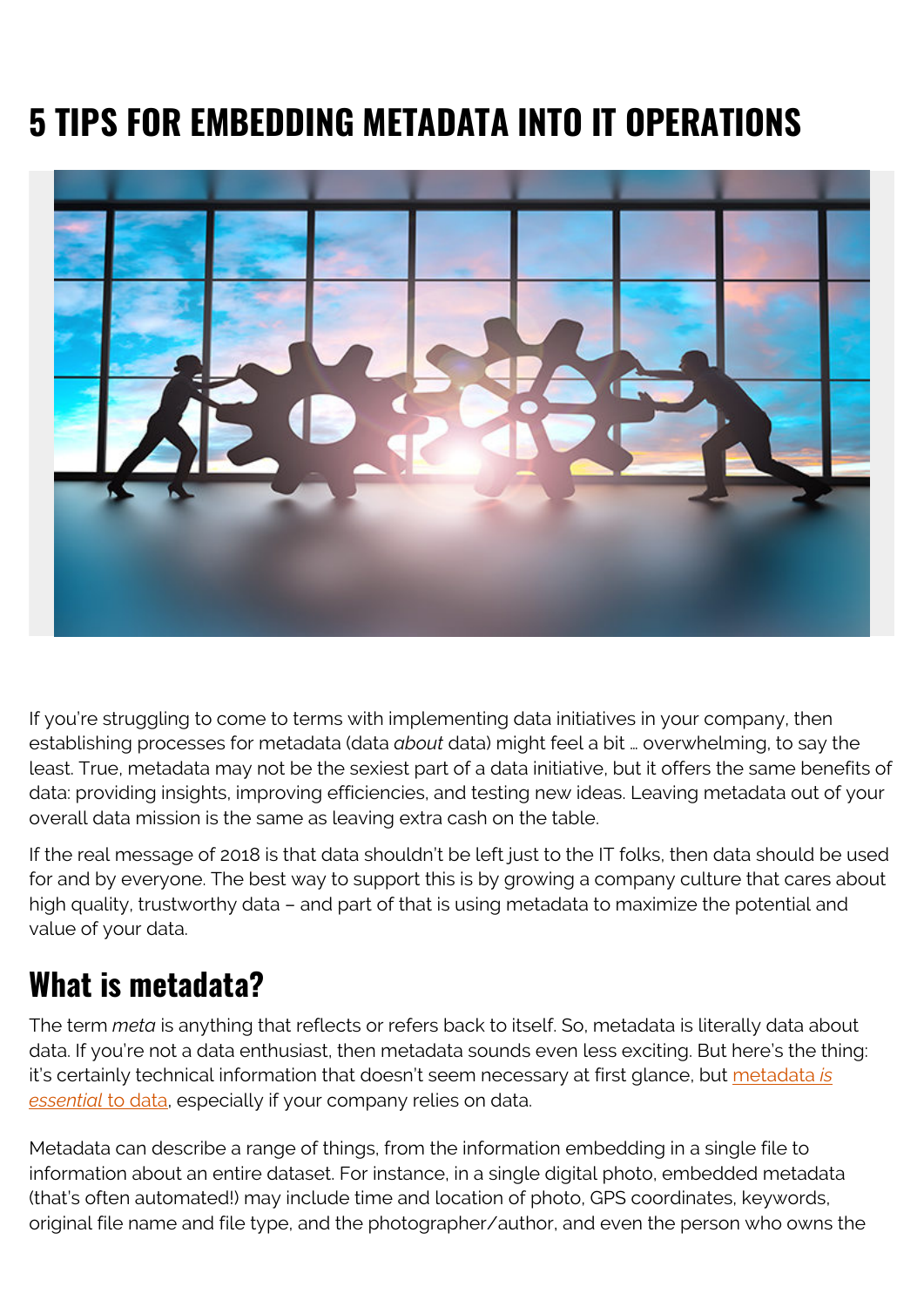rights to it.

Metadata about datasets and databases can include even more technical pieces, like how the data is digitally structured and formatted, where it's physically stored, who can access it, and what table and field names are used. Metadata can also incorporate business details such as a meaningful context of what the data is and which teams create or own it. Operational metadata also ensures data quality and data lineage, which can help identify and correct errors and enable automation over the lifecycle of data: its creation, its transformation, its movement, etc.

When metadata is embedded and integrated into several areas of the business, more people benefit from the data itself.

## **Benefits (and difficulties) of embedding metadata**

The benefits of metadata are much like the benefits of data itself:

- Embedded metadata helps ensure consistency across your data.
- Metadata classifies information in a way that's easily sortable and findability. (Ideal use of metadata classifications can make it as easy as an internal search a la Google to find just that image you need in a storehouse of thousands.)
- When users can find data efficiently and correctly, the overall trustworthiness of your data increases.

These benefits support the ultimate goal: when metadata is managed across business, technology, and financial sectors, you no longer need to reinvent the wheel with each and every new data initiative. Metadata clarifies what data exists across the entire company, so more people can access the results of data analytics and put the data to work in ways it hasn't yet been tested.

And therein is the biggest resistance to metadata. When data isn't in harmony across the entire company, your data efforts are not being maximized. Harmonious data is the opposite of each team or department collecting, storing, and analyzing their own data. Harmonious data is the opposite of a team using its own descriptions and terms to describe what's being captured.

When data isn't in harmony, there's a company-wide lack of knowledge around what data exists. This can result in extra unnecessary work – gathering new data for a project when applicable data already exists. Or, people aren't sure whether they can trust the data if it's the lingo of another department.

## **5 tips for embedding meta data**

Embedding metadata into IT operations doesn't have to be hard – and these five tips make it easier!

1. **Be consistent.** While consistency is usually an overall best practice or a good intention, it's actually essential to metadata. One major problem with company-wide data is that different stakeholders, departments, and even management talk about the same people, processes, and data in different ways. For instance, customers might be called consumers or clients or they may have more specific names altogether depending on who's doing the talking. Before you even begin embedding metadata, make sure you have a company-wide way to understand terms, meanings, and calculations. (Individual departments can continue using their own lingo, but for purposes of tracking and understanding holistic data sets, consistent